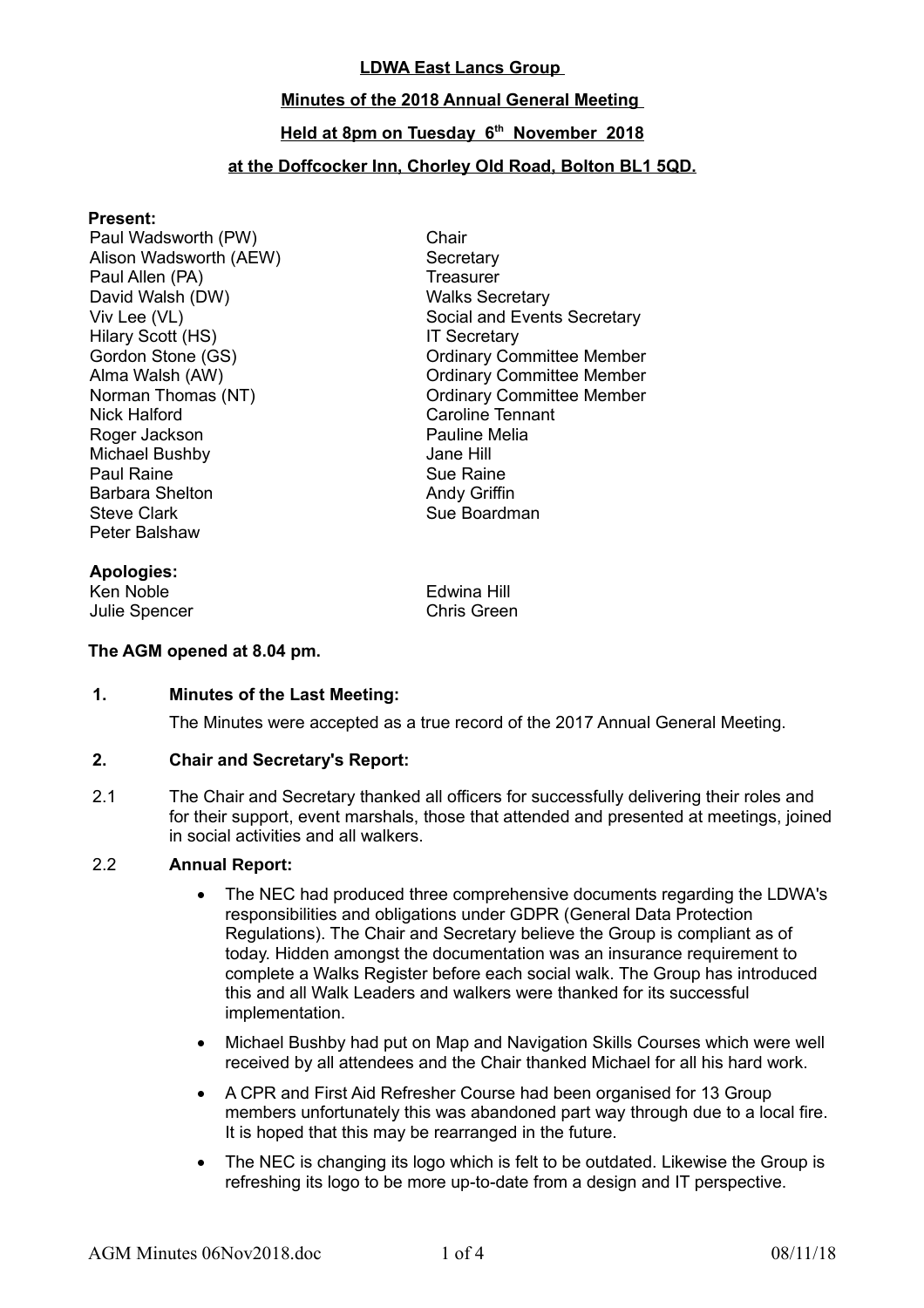- Membership of the Group appears to be rising slowly from a consistent base, the Group has 278 primary members and 257 associate members.
- Finally the Chair thanked all the Two Crosses organisers who took the brave executive decision to go ahead with this years Two Crosses, albeit the shorter route only, despite the atrocious weather conditions. The fact that all walkers, runners and marshals completed the day safe and well is a testament to the careful planning that went into the Event.

### **3 Treasurer's Report**

- 3.1 The Treasurer presented the annual accounts to the Group.
	- **E** It was noted that this included three separate accounts; Current Account, Savings Account and the Red Rose 50 Account.
	- It was also noted that the accounts are currently holding monies received from members towards the cost of accommodation booked for the annual 100 and other social events. Reconciliation of the accommodation costs and monies received have been provided to the Group at Group meetings and the Chair confirmed that this had been done at no financial risk or detriment to the Group.
	- Changes to the type of savings account used forced upon us by Yorkshire Bank, provided the opportunity to include a balance adjustment required due to historic reasons.
- 3.2 The Group's Auditor, Julie Spencer, confirmed via email to the Secretary that she had signed off the Accounts as a true record and she was thanked for her work on behalf of the Group.
- 3.3 The Group accepted the Accounts.
- 3.4 The Secretary will forward a copy of the Group's accounts along with minutes of the AGM to the NEC.

## 4. **Officer's Annual Reports**

### 4.1 **Walks Secretary**

The Walks Secretary provided an annual report on walks held between 1<sup>st</sup> November 2017 and 31<sup>st</sup> October 2018 as follows:

- 21 Sunday walks held by 10 different walk leaders, with three new walk leaders. An average of 17 walkers per walk walking a total of 421 miles (average per walk 20 miles).
- 26 Wednesday walks held by 18 different walk leaders, with five new walk leaders, walking a total of 362 miles (average per walk 13.9 miles).
- 4 Plodders walks held by 3 different walk leaders walking a total of 40 miles (average per walk 10 miles).
- Christmas Cracker had 40 walkers

Dave thanked all walk leaders.

## 4.2 **Events Secretary**

## **The Two Crosses**

Caroline provide a brief overview as follows:

- There were 91 starters with 199 entrants having paid in advance, 126 nonstarters and surprisingly 18 on the day entries.
- A profit was made of £868, this reduced profit reflected the low number of on the day entries.
- Only the shorter route was permitted on the day due to the severe weather conditions.
- There were six retirees.
- Caroline thanked all marshals for their hard work and dedication in ensuring the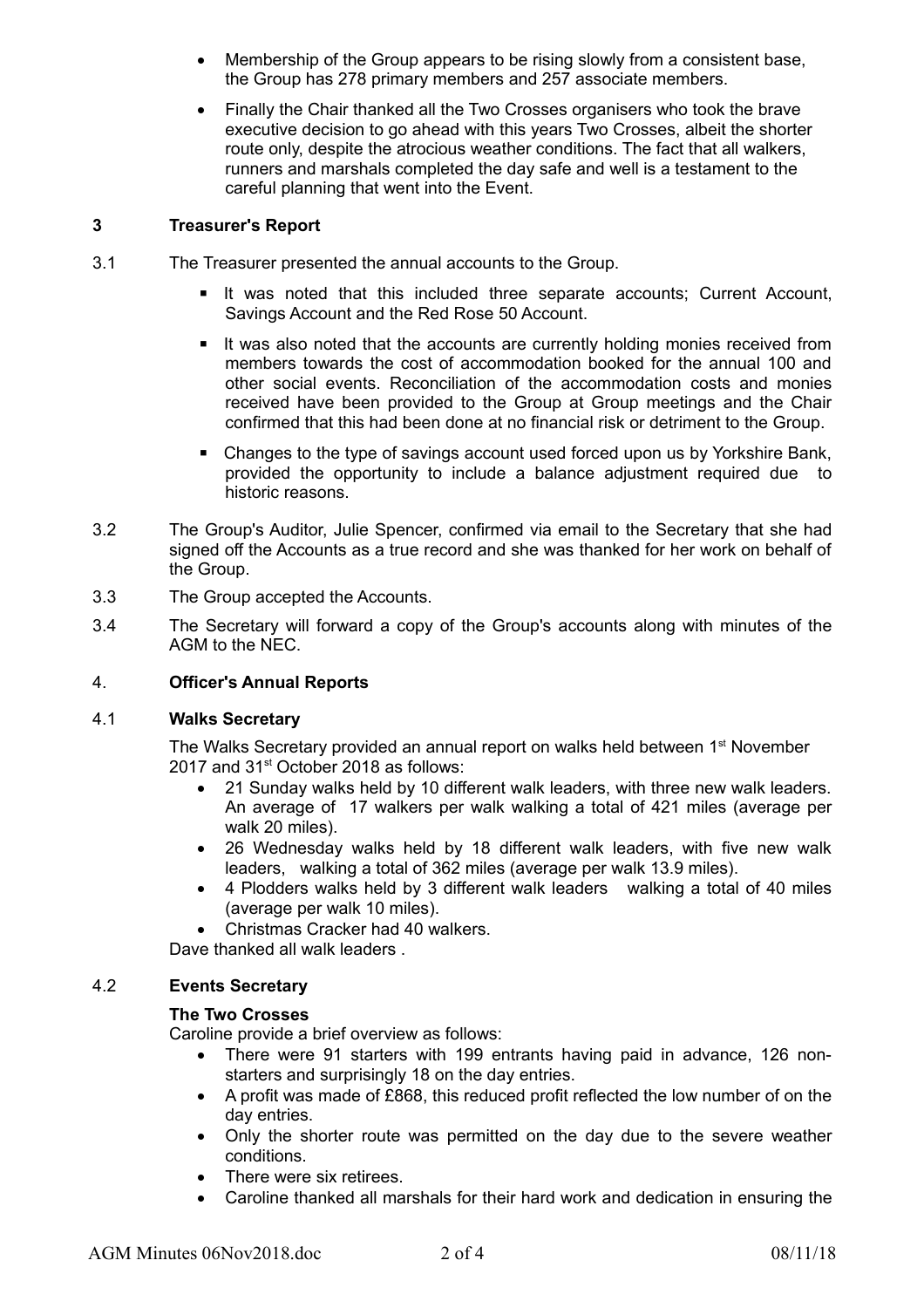safety and well being of the entrants and fellow marshals.

### **The Red Rose 50**

Caroline provide a brief overview as follows:

- There were 131 starters with 172 entrants having paid in advance.
- 127 entrants finished the Event with 14 retirees.

## 4.3 **IT Secretary**

Hilary thanked all walk leaders for their prompt walk reports and photographs which helps provide a record of the Group's activities.

## 4.4 **Social Secretary**

Viv updated her analysis of the impact the East Lancs social events have on the local economy. 2017/18 Social Programme included holidays to Ambleside, Keswick, South West Coastal Path, Kent 100, Welsh Coastal Path, the Real Ale Amble, Ghyll Head and Llanwyrtd Wells.

Viv estimated that walkers spent approximately £63,000+ in local economies which excludes the monies spent during the regular walks programme on car parking, refreshments etc.

#### 5 **Election of Officers**

5.1 The Chair made a statement outlining the events leading up to the AGM so that the meeting could agree and confirm compliance with the Group's Constitution. At the October meeting the Chair and Secretary (Paul & Alison Wadsworth) announced their intention to retire due to family and personal issues. On  $16<sup>th</sup>$  October, with no new nominations received and to secure the future of the Group, Paul & Alison communicated to all primary members a conditional offer to stand for a further term, (conditional on planning for a further Red Rose 50 to be delayed for 12 months). By 23rd October no further nominations had been received and by the timescales laid down in the Constitution this meant that no on the night nominations could be taken. On  $4<sup>th</sup>$ November two members made it know that they were willing to be nominated as Chair and Secretary.

> At the AGM and to be able to receive this late offer and be compliant with the Constitution the current Chair and Secretary withdrew their nominations. This enabled new nominations to be received and the election of a new Chair and Secretary.

> At the October meeting the following officers had agreed to stand for a further term; Treasurer – Paul Allen

Walks Secretary – Dave Walsh

Social secretary – Viv Lee

IT Secretary – Hilary Scott

Ordinary Committee Members – Alma Walsh, Ken Noble, Gordon Stone

Viv Lee announced she would step down as Events Secretary and Caroline Tennant was proposed by Alison Wadsworth and seconded by Nick Halford.

Paul Wadsworth agree to continue as an Ordinary Committee Member, proposed by Alison Wadsworth and seconded by Hilary Scott.

The above were duly proposed and seconded at the October meeting. As no new nominations were received before the AGM they were elected for a further year.

On the night nominations made at the AGM were:

**Chair** – Hilary Scott, proposed by Nick Halford and seconded by Viv Lee

**Secretary** – Roger Jackson, proposed by Nick Halford and seconded by Barbara **Shelton** 

**Ordinary Committee Member** – Pauline Melia, proposed by Hilary Scott and seconded by Alison Wadsworth